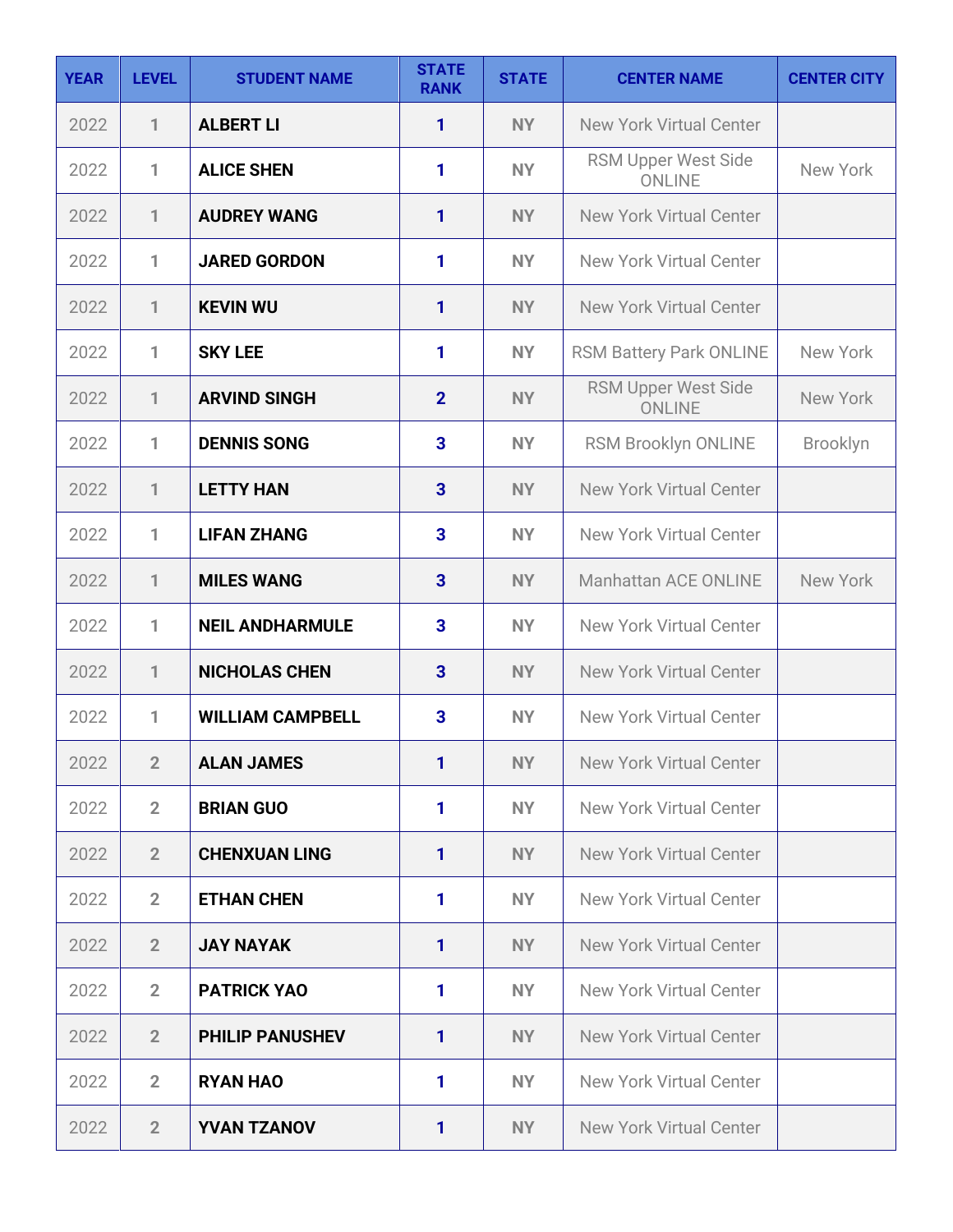| 2022 | $\overline{2}$ | <b>ADRIANA STOICHKOV</b>                | $\mathbf{2}$   | <b>NY</b> | <b>New York Virtual Center</b>                   |           |
|------|----------------|-----------------------------------------|----------------|-----------|--------------------------------------------------|-----------|
| 2022 | $\overline{2}$ | <b>AMELIA HE</b>                        | $\overline{2}$ | <b>NY</b> | <b>New York Virtual Center</b>                   |           |
| 2022 | $\overline{2}$ | <b>ANNA GUTEVICH</b>                    | $\overline{2}$ | <b>NY</b> | <b>New York Virtual Center</b>                   |           |
| 2022 | $\overline{2}$ | <b>AYLA BHARADWAJ</b>                   | $\overline{2}$ | <b>NY</b> | <b>New York Virtual Center</b>                   |           |
| 2022 | $\overline{2}$ | <b>BRADY JOHNSON</b>                    | $\overline{2}$ | <b>NY</b> | New York Virtual Center                          |           |
| 2022 | $\overline{2}$ | <b>EVA LAVALLEE</b>                     | $\overline{2}$ | <b>NY</b> | <b>New York Virtual Center</b>                   |           |
| 2022 | $\overline{2}$ | <b>EVELYN SHI</b>                       | $\overline{2}$ | <b>NY</b> | <b>RSM Manhattan ONLINE</b>                      | New York  |
| 2022 | $\overline{2}$ | <b>IBRAHIM BOUDADENE</b>                | $\overline{2}$ | <b>NY</b> | <b>New York Virtual Center</b>                   |           |
| 2022 | $\overline{2}$ | <b>ISSA BOUKLIEVA</b>                   | $\mathbf{2}$   | <b>NY</b> | <b>New York Virtual Center</b>                   |           |
| 2022 | $\overline{2}$ | <b>JEREMY LI</b>                        | $\overline{2}$ | <b>NY</b> | <b>New York Virtual Center</b>                   |           |
| 2022 | $\overline{2}$ | <b>LASYA KANDUKURI</b>                  | $\overline{2}$ | <b>NY</b> | <b>New York Virtual Center</b>                   |           |
| 2022 | $\overline{2}$ | <b>LUCAS VASILYEV</b>                   | $\overline{2}$ | <b>NY</b> | <b>RSM Manhattan ONLINE</b>                      | New York  |
| 2022 | $\overline{2}$ | <b>LYDIA BAI</b>                        | $\overline{2}$ | <b>NY</b> | <b>Edgemont School District</b><br><b>ONLINE</b> | Scarsdale |
| 2022 | $\overline{2}$ | <b>MAGGIE CHEN</b>                      | $\overline{2}$ | <b>NY</b> | <b>New York Virtual Center</b>                   |           |
| 2022 | $\overline{2}$ | <b>SOFIA CHORINE</b>                    | $\overline{2}$ | <b>NY</b> | <b>New York Virtual Center</b>                   |           |
| 2022 | $\overline{2}$ | <b>SOPHIA NG</b>                        | $\overline{2}$ | <b>NY</b> | <b>RSM Manhattan ONLINE</b>                      | New York  |
| 2022 | $\overline{2}$ | <b>WALTER ISAAC P.</b><br><b>WRIGHT</b> | $\overline{2}$ | <b>NY</b> | New York Virtual Center                          |           |
| 2022 | $\overline{2}$ | <b>ALEXANDRA MAKAROV</b>                | 3              | <b>NY</b> | <b>New York Virtual Center</b>                   |           |
| 2022 | $\overline{2}$ | <b>SLOANE FERGUSON</b>                  | 3              | <b>NY</b> | <b>New York Virtual Center</b>                   |           |
| 2022 | $\overline{2}$ | <b>THEODORE HAN</b>                     | 3              | <b>NY</b> | New York Virtual Center                          |           |
| 2022 | 3              | <b>ADRIEN JONGLEZ</b>                   | 1              | <b>NY</b> | <b>RSM Upper West Side</b><br><b>ONLINE</b>      | New York  |
| 2022 | 3              | <b>AMELIA JAMES</b>                     | $\mathbf{1}$   | <b>NY</b> | <b>New York Virtual Center</b>                   |           |
| 2022 | 3              | <b>CHARLES WU</b>                       | 1              | <b>NY</b> | <b>New York Virtual Center</b>                   |           |
| 2022 | 3              | <b>DANTE DAMOISEAU</b>                  | 1              | NY        | <b>RSM Manhattan ONLINE</b>                      | New York  |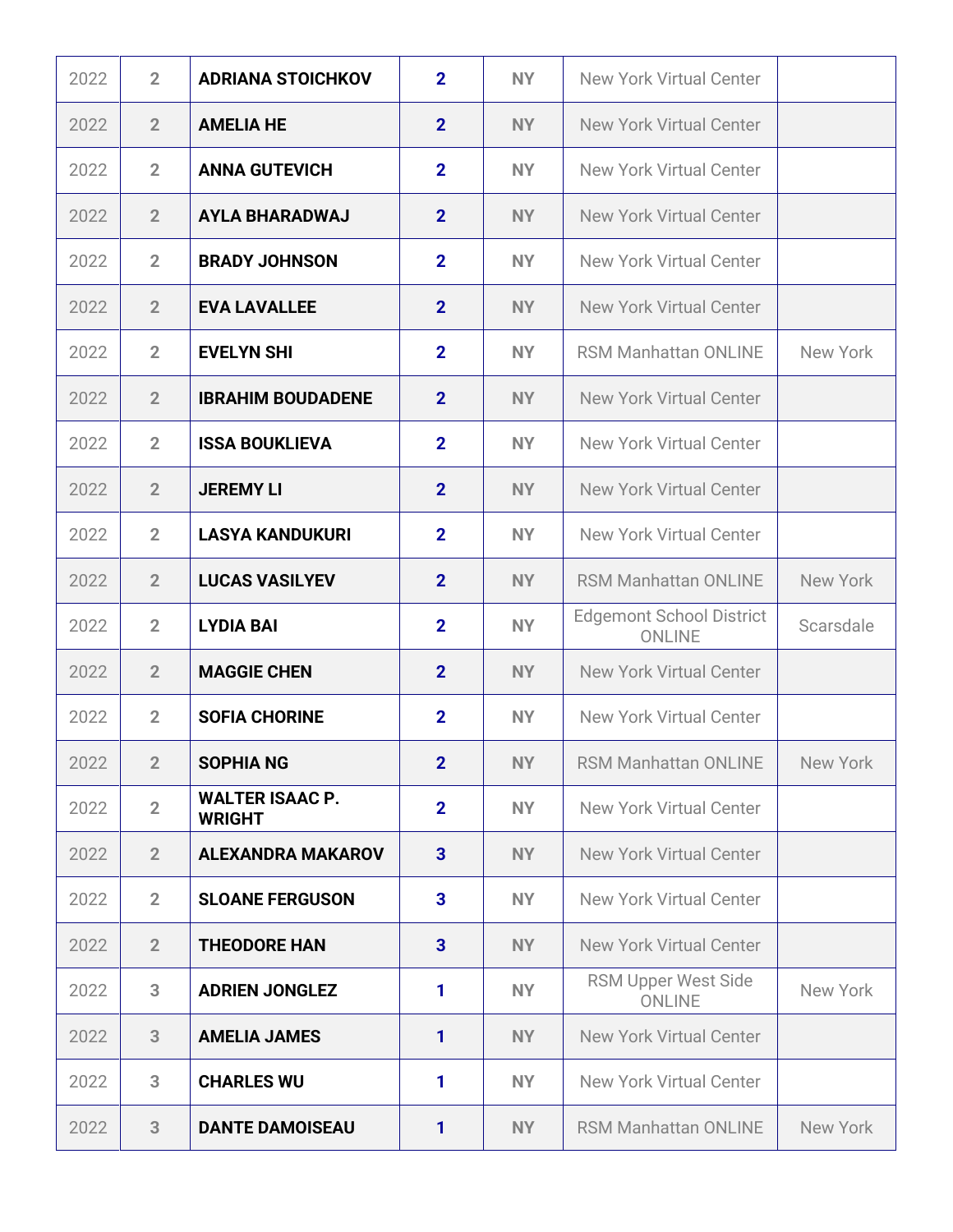| 2022 | 3              | <b>EMILY DEKA</b>                      | 1              | <b>NY</b> | Mathico School of<br><b>Mathematics</b>          | Harrison  |
|------|----------------|----------------------------------------|----------------|-----------|--------------------------------------------------|-----------|
| 2022 | 3              | <b>JULI TANG</b>                       | $\mathbf{1}$   | <b>NY</b> | <b>New York Virtual Center</b>                   |           |
| 2022 | 3              | <b>JULIAN JUNG</b>                     | 1              | <b>NY</b> | <b>New York Virtual Center</b>                   |           |
| 2022 | 3              | <b>LEO WANG</b>                        | 1              | <b>NY</b> | <b>Manhattan ACE ONLINE</b>                      | New York  |
| 2022 | 3              | <b>LIAM CHUNG</b>                      | 1              | <b>NY</b> | <b>New York Virtual Center</b>                   |           |
| 2022 | 3              | <b>LIAM PANG</b>                       | 1              | <b>NY</b> | <b>New York Virtual Center</b>                   |           |
| 2022 | 3              | <b>LUCAS CHEN</b>                      | 1              | <b>NY</b> | <b>New York Virtual Center</b>                   |           |
| 2022 | 3              | <b>MIKA SCHORI</b>                     | 1              | <b>NY</b> | <b>New York Virtual Center</b>                   |           |
| 2022 | 3              | <b>SOPHIA LI</b>                       | 1              | <b>NY</b> | <b>New York Virtual Center</b>                   |           |
| 2022 | 3              | <b>WILLIAM THENOR-</b><br><b>LOUIS</b> | 1              | <b>NY</b> | <b>New York Virtual Center</b>                   |           |
| 2022 | 3              | <b>AIDAN WANG</b>                      | $\overline{2}$ | <b>NY</b> | <b>New York Virtual Center</b>                   |           |
| 2022 | 3              | <b>OCTAVIUS ZHANG</b>                  | $\overline{2}$ | <b>NY</b> | <b>Edgemont School District</b><br><b>ONLINE</b> | Scarsdale |
| 2022 | 3              | <b>SHARLENE YANG</b>                   | $\overline{2}$ | <b>NY</b> | <b>TAG PTA ONLINE</b>                            | New York  |
| 2022 | 3              | <b>STEVEN ZHAO</b>                     | $\overline{2}$ | <b>NY</b> | <b>Westchester Math</b><br>Kangaroo League       | Hartsdale |
| 2022 | 3              | <b>ANGELA DU</b>                       | 3              | <b>NY</b> | <b>New York Virtual Center</b>                   |           |
| 2022 | 3              | <b>ELIZABETH GAN</b>                   | $\mathbf{3}$   | <b>NY</b> | <b>New York Virtual Center</b>                   |           |
| 2022 | 3              | <b>ERIC HUANG</b>                      | 3              | <b>NY</b> | <b>New York Virtual Center</b>                   |           |
| 2022 | 3              | <b>HARRIET LI</b>                      | 3              | <b>NY</b> | <b>New York Virtual Center</b>                   |           |
| 2022 | 3              | <b>JEFFREY ZHANG</b>                   | 3              | <b>NY</b> | <b>New York Virtual Center</b>                   |           |
| 2022 | 3              | <b>LEON KEMPE REGEV</b>                | 3              | <b>NY</b> | <b>New York Virtual Center</b>                   |           |
| 2022 | 3              | <b>WARREN LIANG</b>                    | 3              | <b>NY</b> | <b>New York Virtual Center</b>                   |           |
| 2022 | $\overline{4}$ | <b>ALEXANDER CAMPBELL</b>              | $\mathbf{1}$   | <b>NY</b> | <b>New York Virtual Center</b>                   |           |
| 2022 | $\overline{4}$ | <b>ALISON GUO</b>                      | 1              | <b>NY</b> | <b>New York Virtual Center</b>                   |           |
| 2022 | $\overline{4}$ | <b>ANANYA PISHARODY</b>                | 1              | <b>NY</b> | <b>New York Virtual Center</b>                   |           |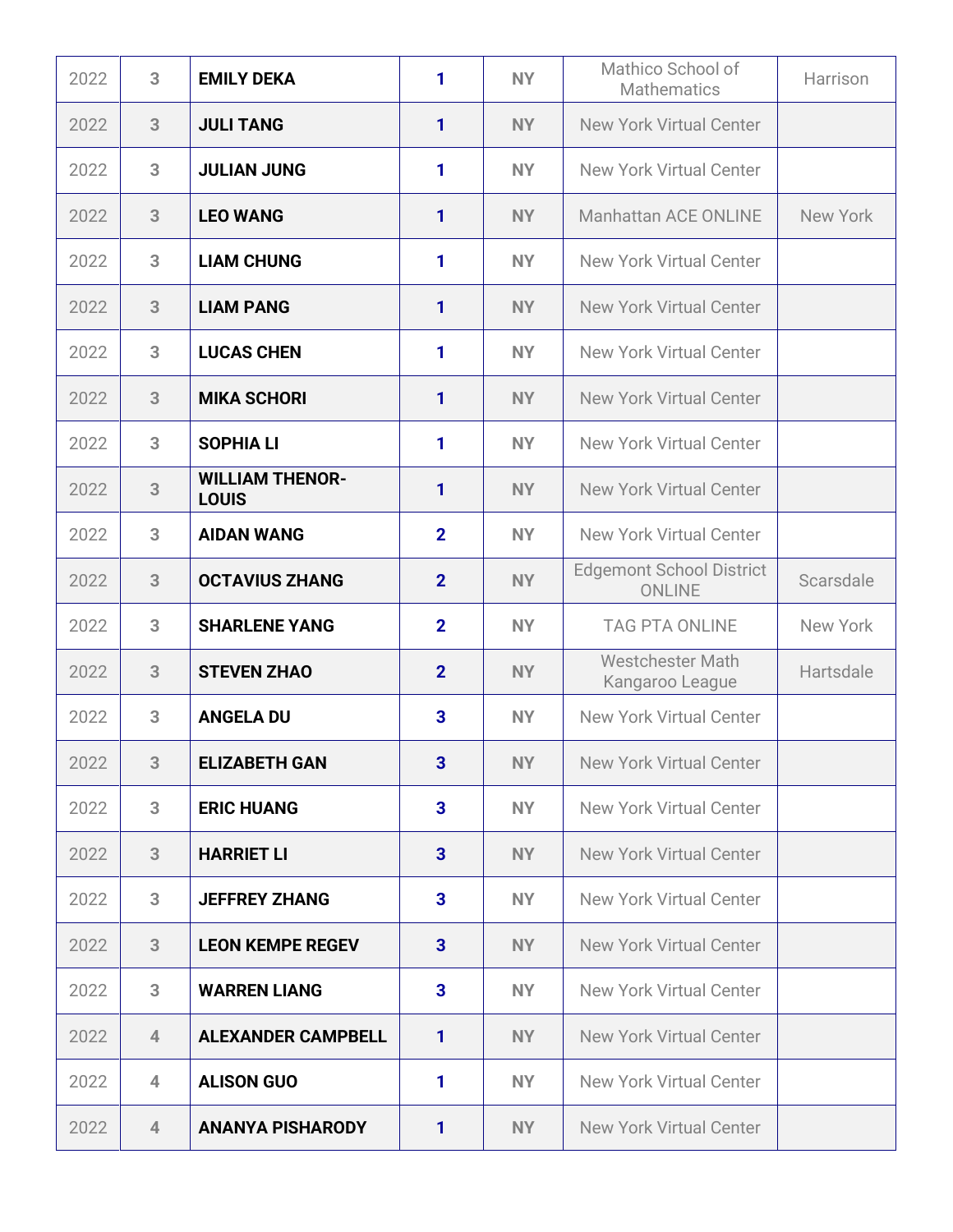| 2022 | $\overline{4}$           | <b>ANTHONY ZHU</b>       | 1              | <b>NY</b> | <b>RSM Battery Park ONLINE</b>              | New York        |
|------|--------------------------|--------------------------|----------------|-----------|---------------------------------------------|-----------------|
| 2022 | $\overline{4}$           | <b>ARSTON WANG</b>       | $\mathbf{1}$   | <b>NY</b> | <b>New York Virtual Center</b>              |                 |
| 2022 | $\overline{4}$           | <b>AVI PATEL</b>         | 1              | <b>NY</b> | <b>New York Virtual Center</b>              |                 |
| 2022 | $\overline{4}$           | <b>CAROLINE ZHAI</b>     | 1              | <b>NY</b> | <b>New York Virtual Center</b>              |                 |
| 2022 | $\overline{4}$           | <b>DERRICK CHEN</b>      | 1              | <b>NY</b> | <b>New York Virtual Center</b>              |                 |
| 2022 | $\overline{4}$           | <b>EMILY JADE HANSON</b> | 1              | <b>NY</b> | <b>New York Virtual Center</b>              |                 |
| 2022 | 4                        | <b>ERIC STEFANICA</b>    | 1              | <b>NY</b> | <b>New York Virtual Center</b>              |                 |
| 2022 | $\overline{4}$           | <b>ETHAN CONG</b>        | 1              | <b>NY</b> | <b>New York Virtual Center</b>              |                 |
| 2022 | 4                        | <b>ETHAN LAVALLEE</b>    | 1              | <b>NY</b> | <b>New York Virtual Center</b>              |                 |
| 2022 | $\overline{4}$           | <b>FRANCESCA GIORGIO</b> | 1              | <b>NY</b> | RSM Upper West Side<br><b>ONLINE</b>        | <b>New York</b> |
| 2022 | $\overline{\mathcal{A}}$ | <b>GIO LEE</b>           | 1              | <b>NY</b> | <b>New York Virtual Center</b>              |                 |
| 2022 | $\overline{\mathcal{A}}$ | <b>IVYN CHEN</b>         | 1              | <b>NY</b> | <b>New York Virtual Center</b>              |                 |
| 2022 | 4                        | <b>JASON BUZY</b>        | 1              | <b>NY</b> | <b>New York Virtual Center</b>              |                 |
| 2022 | $\overline{4}$           | <b>JONATAN HE</b>        | 1              | <b>NY</b> | <b>New York Virtual Center</b>              |                 |
| 2022 | $\overline{\mathcal{A}}$ | <b>JUSTIN LIU</b>        | 1              | <b>NY</b> | PSIS 119Q The Glendale<br>School            | Glendale        |
| 2022 | $\overline{4}$           | <b>OWEN MORROW</b>       | 1              | <b>NY</b> | <b>New York Virtual Center</b>              |                 |
| 2022 | 4                        | SOFIA ROSOLOVSKAYA       | 1              | <b>NY</b> | RSM Brooklyn ONLINE                         | <b>Brooklyn</b> |
| 2022 | $\overline{4}$           | <b>SRIHAN VALLURU</b>    | 1              | <b>NY</b> | <b>New York Virtual Center</b>              |                 |
| 2022 | $\overline{4}$           | <b>TERENCE PENG</b>      | 1              | <b>NY</b> | <b>RSM Manhattan ONLINE</b>                 | New York        |
| 2022 | $\overline{4}$           | <b>ZAMEER RAIZADA</b>    | 1              | <b>NY</b> | <b>New York Virtual Center</b>              |                 |
| 2022 | $\overline{4}$           | <b>AMELIE TONG</b>       | $\overline{2}$ | <b>NY</b> | <b>New York Virtual Center</b>              |                 |
| 2022 | $\overline{4}$           | <b>MARK SHEININ</b>      | $\overline{2}$ | <b>NY</b> | <b>RSM Upper West Side</b><br><b>ONLINE</b> | New York        |
| 2022 | $\overline{4}$           | <b>MARVIN YIN</b>        | $\overline{2}$ | <b>NY</b> | <b>New York Virtual Center</b>              |                 |
| 2022 | 4                        | <b>MIA LONG</b>          | $\overline{2}$ | <b>NY</b> | <b>New York Virtual Center</b>              |                 |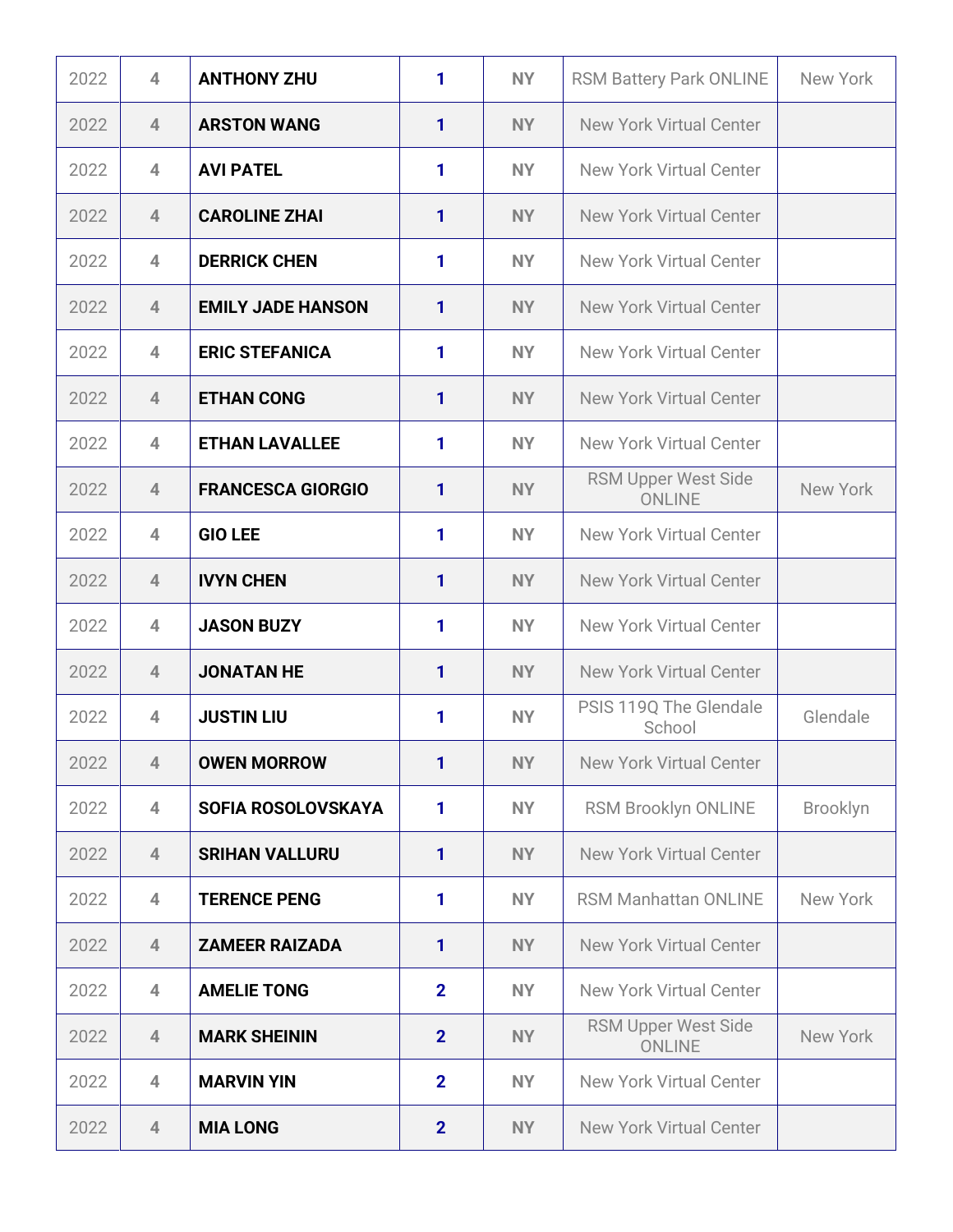| 2022 | $\overline{4}$ | <b>NINA FIGUEROA</b>       | $\overline{2}$ | <b>NY</b> | <b>New York Virtual Center</b>                   |           |
|------|----------------|----------------------------|----------------|-----------|--------------------------------------------------|-----------|
| 2022 | $\overline{4}$ | <b>WILLIAM RUHLE</b>       | $\overline{2}$ | <b>NY</b> | All For Kids Development<br>Center               | Jericho   |
| 2022 | 4              | <b>ALEXANDRA WU</b>        | 3              | <b>NY</b> | NEST+m ONLINE                                    | New York  |
| 2022 | $\overline{4}$ | <b>ANDREW ZHANG</b>        | 3              | <b>NY</b> | <b>New York Virtual Center</b>                   |           |
| 2022 | 4              | <b>ANTON MCGINNIS</b>      | 3              | <b>NY</b> | <b>RSM Upper West Side</b><br><b>ONLINE</b>      | New York  |
| 2022 | $\overline{4}$ | <b>BRYSON WOLF</b>         | 3              | <b>NY</b> | <b>New York Virtual Center</b>                   |           |
| 2022 | 4              | <b>JOSEPH RAJARATNAM</b>   | 3              | <b>NY</b> | <b>New York Virtual Center</b>                   |           |
| 2022 | $\overline{4}$ | <b>LINGWEN HE</b>          | 3              | <b>NY</b> | New York Virtual Center                          |           |
| 2022 | 4              | <b>MATTHEW GAO</b>         | 3              | <b>NY</b> | <b>New York Virtual Center</b>                   |           |
| 2022 | $\overline{4}$ | <b>SELENE LI</b>           | 3              | <b>NY</b> | <b>New York Virtual Center</b>                   |           |
| 2022 | $\overline{4}$ | <b>SOPHIE MA</b>           | 3              | <b>NY</b> | <b>Edgemont School District</b><br><b>ONLINE</b> | Scarsdale |
| 2022 | 5              | <b>AARON PAN</b>           | 1              | <b>NY</b> | <b>Westchester Math</b><br>Kangaroo League       | Hartsdale |
| 2022 | 5              | <b>ALWIN JING</b>          | 1              | <b>NY</b> | <b>Edgemont School District</b><br><b>ONLINE</b> | Scarsdale |
| 2022 | 5              | <b>AAYAAN KHANDELWAL</b>   | $\overline{2}$ | <b>NY</b> | <b>RSM Upper West Side</b><br><b>ONLINE</b>      | New York  |
| 2022 | 5              | <b>ALEXA YUAN</b>          | $\overline{2}$ | <b>NY</b> | New York Virtual Center                          |           |
| 2022 | 5              | <b>BECKER CHAN</b>         | 3              | <b>NY</b> | <b>New York Virtual Center</b>                   |           |
| 2022 | 5              | <b>MAILE THUNG</b>         | 3              | <b>NY</b> | <b>New York Virtual Center</b>                   |           |
| 2022 | 5              | <b>VAHAN SARGSYAN</b>      | 3              | <b>NY</b> | <b>Math Center of Commack</b>                    | Commack   |
| 2022 | 6              | <b>CHENGTIAN CAI</b>       | 1              | <b>NY</b> | <b>TAG PTA ONLINE</b>                            | New York  |
| 2022 | 6              | <b>CINDY ZHOU</b>          | 1              | <b>NY</b> | <b>New York Virtual Center</b>                   |           |
| 2022 | 6              | <b>JOLEE XIAN</b>          | 1              | <b>NY</b> | Manhattan ACE ONLINE                             | New York  |
| 2022 | 6              | <b>MAVERICK HILAL</b>      | 1              | <b>NY</b> | <b>RSM Upper West Side</b><br><b>ONLINE</b>      | New York  |
| 2022 | 6              | <b>VALENTINA TRAJKOVIC</b> | 1              | <b>NY</b> | <b>New York Virtual Center</b>                   |           |
| 2022 | 6              | <b>ZIYA YIN</b>            | $\overline{2}$ | NY        | <b>New York Virtual Center</b>                   |           |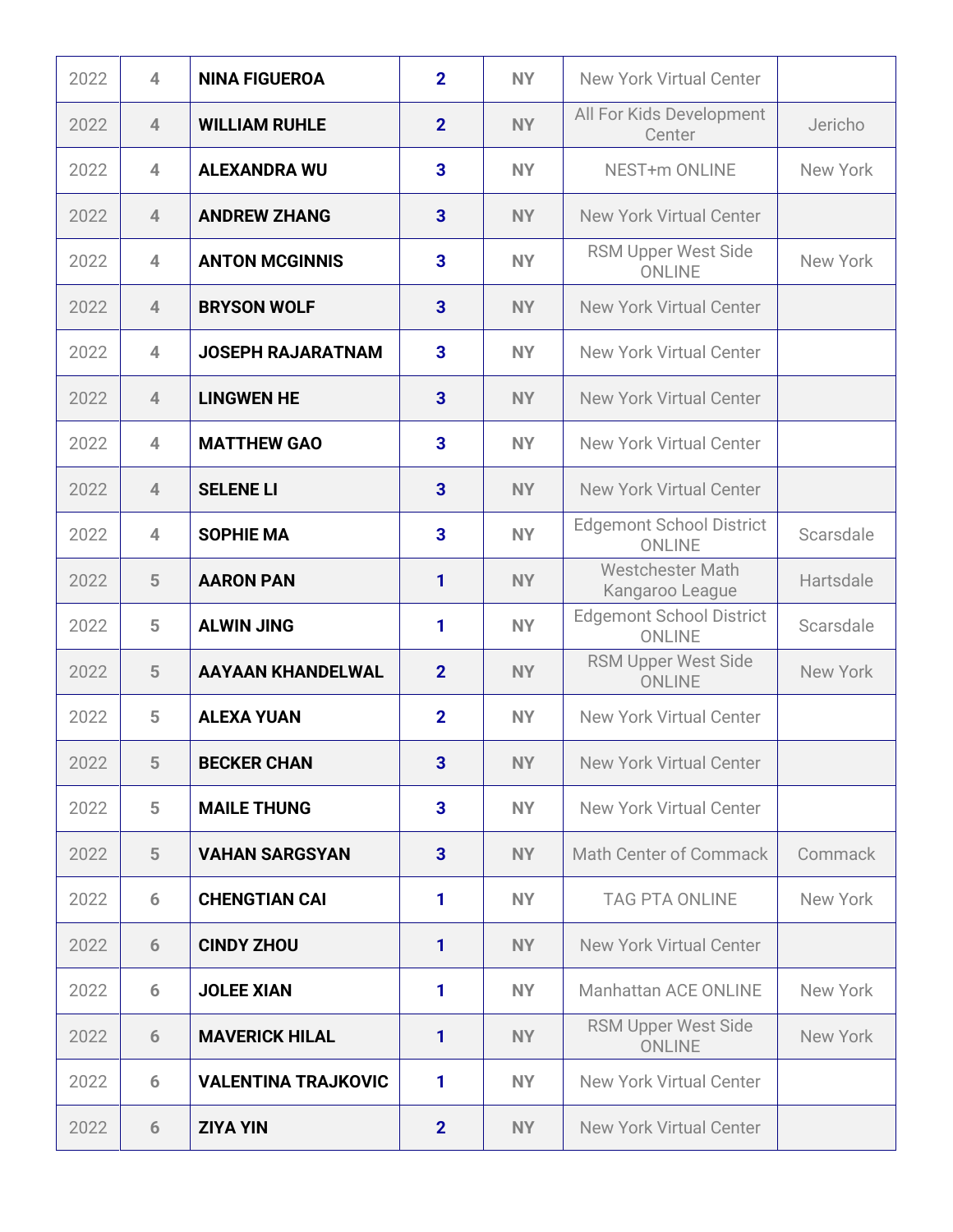| 2022 | 6              | <b>ETHAN GREENBLATT</b>                 | 3              | <b>NY</b> | <b>New York Virtual Center</b>                                 |                |
|------|----------------|-----------------------------------------|----------------|-----------|----------------------------------------------------------------|----------------|
| 2022 | 6              | <b>JUSTIN KOO</b>                       | 3              | <b>NY</b> | <b>New York Virtual Center</b>                                 |                |
| 2022 | 6              | <b>SOFIYA DEWAN</b>                     | 3              | <b>NY</b> | New York Virtual Center                                        |                |
| 2022 | 6              | <b>YUNONG WU</b>                        | 3              | <b>NY</b> | <b>New York Virtual Center</b>                                 |                |
| 2022 | $\overline{7}$ | <b>HARRY GAO</b>                        | 1              | <b>NY</b> | <b>New York Virtual Center</b>                                 |                |
| 2022 | $\overline{7}$ | <b>AUSTIN JAMES</b><br><b>CANDIDATO</b> | $\overline{2}$ | <b>NY</b> | <b>New York Virtual Center</b>                                 |                |
| 2022 | $\overline{7}$ | <b>EVANDER PROTOPAPAS</b>               | 3              | <b>NY</b> | <b>New York Virtual Center</b>                                 |                |
| 2022 | $\overline{7}$ | <b>MARIA TZANOVA</b>                    | 3              | <b>NY</b> | <b>New York Virtual Center</b>                                 |                |
| 2022 | 8              | <b>ALEXANDER SHEFFIELD</b>              | 1              | <b>NY</b> | <b>New York Virtual Center</b>                                 |                |
| 2022 | 8              | <b>MICHAEL IOFIN</b>                    | $\overline{2}$ | <b>NY</b> | <b>New York Virtual Center</b>                                 |                |
| 2022 | 8              | <b>NEIL SRIRAM</b>                      | 3              | <b>NY</b> | <b>New York Virtual Center</b>                                 |                |
| 2022 | 9              | <b>ALEXANDER SONG</b>                   | $\mathbf{1}$   | <b>NY</b> | <b>New York Virtual Center</b>                                 |                |
| 2022 | 9              | <b>GIL YARSKY</b>                       | $\overline{2}$ | <b>NY</b> | <b>New York Virtual Center</b>                                 |                |
| 2022 | 9              | <b>ANASTASIA LEE</b>                    | 3              | <b>NY</b> | <b>Stuyvesant High School</b>                                  | New York       |
| 2022 | 10             | <b>DAVID JIANG</b>                      | 1              | <b>NY</b> | <b>Stuyvesant High School</b>                                  | New York       |
| 2022 | 10             | <b>DEREK XU</b>                         | $\mathbf{1}$   | <b>NY</b> | <b>New York Virtual Center</b>                                 |                |
| 2022 | 10             | <b>JAKUB PIENKOWSKI</b>                 | 1              | <b>NY</b> | <b>Polish National Catholic</b><br><b>Church of St Francis</b> | East<br>Meadow |
| 2022 | 10             | <b>KAROLINA BAJDA</b>                   | $\mathbf{1}$   | <b>NY</b> | <b>Polish National Catholic</b><br><b>Church of St Francis</b> | East<br>Meadow |
| 2022 | 10             | <b>MICHAEL LU</b>                       | 1              | <b>NY</b> | <b>New York Virtual Center</b>                                 |                |
| 2022 | 10             | <b>HENRY BURTON</b>                     | $\overline{2}$ | <b>NY</b> | <b>New York Virtual Center</b>                                 |                |
| 2022 | 10             | <b>ALEXUS LEE</b>                       | 3              | <b>NY</b> | <b>New York Virtual Center</b>                                 |                |
| 2022 | 11             | <b>CHUN YEUNG WONG</b>                  | 1              | <b>NY</b> | <b>Stuyvesant High School</b>                                  | New York       |
| 2022 | 11             | <b>JULIA KOZAK</b>                      | 1              | <b>NY</b> | <b>New York Virtual Center</b>                                 |                |
| 2022 | 11             | <b>DAVID RUBIN</b>                      | $\overline{2}$ | NY        | <b>New York Virtual Center</b>                                 |                |